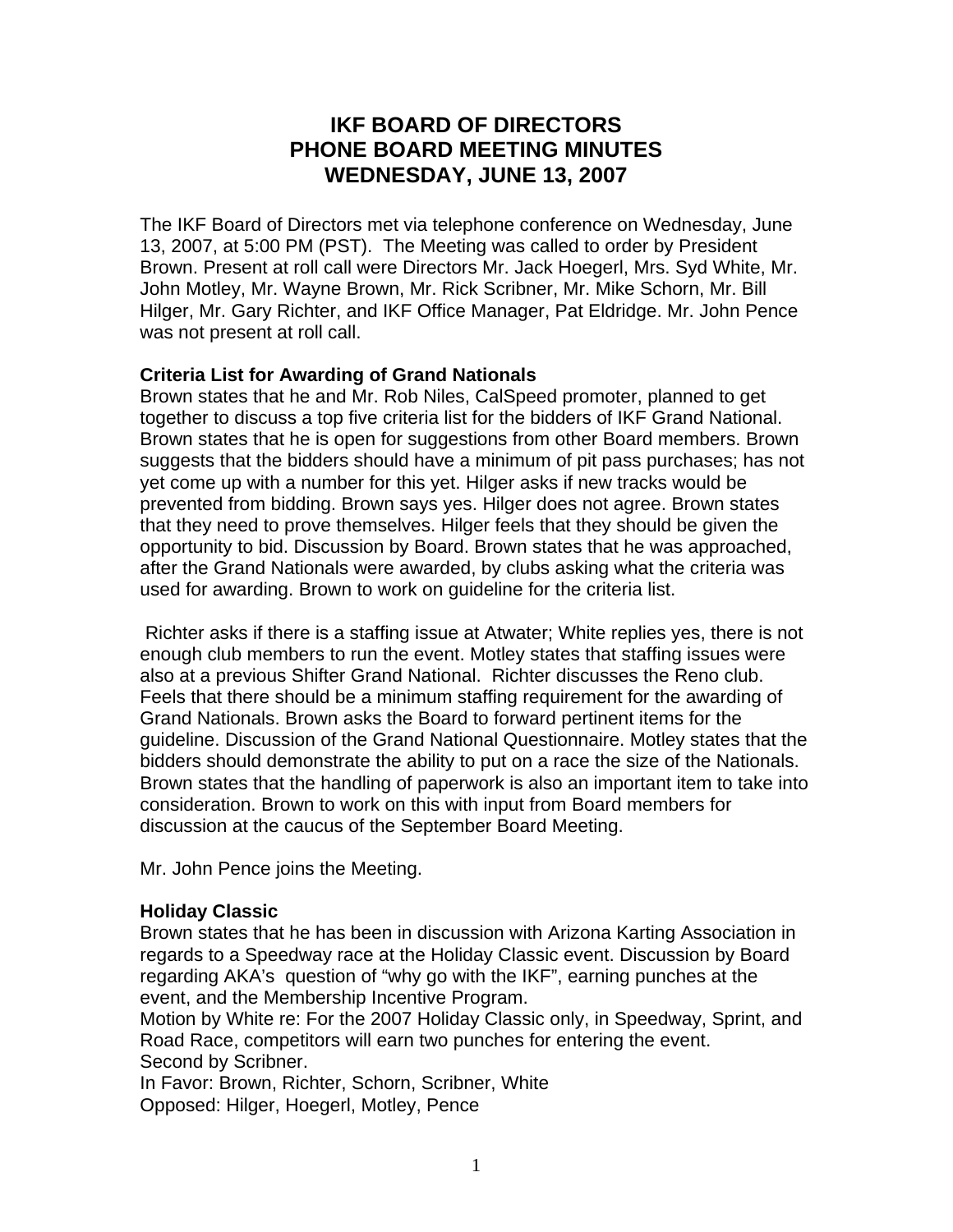Passed

Motion by White re: For the 2007 Holiday Classic only, the Membership Incentive Program will be increased to \$10.00, pursuant to the qualifiers of the Program. Second by Scribner. In Favor: Hoegerl, Pence, Richter, Scribner, White Opposed: Hilger, Motley, Schorn Passed

Motion by Schorn re: For the 2007 Holiday Classic only, in the Speedway division, there will be a National Open Tire Rule. Second by White. In Favor: Hoegerl, Motley, Pence, Richter, Schorn, Scribner, White Abstain: Hilger Passed

# **TaG Engine Update**

Motley states that three engines were submitted and looked at in Chicago: Rok TT, Motori Seven, and a Cheetah. States that none of the engines have been run on the dyno. Wants to run them on exactly the same dyno that the WKA had run the Rotax and Leopard on two years before. They should be run next week.

# **Jr. Rotax vs Leopard Testing**

Brown states that testing is ongoing. IKF and WKA are working on this.

# **Ambulance Clarification**

Brown contacted by promoter of 2 Cycle Sprint/Shifter Grand National re: ambulance requirements for the event. Brown states that the flight care emergency equipment is not required. Refers to Section 105.1.2. Discussion by Board. Grand National Agreements states that an ambulance is required. White states that the ambulance rules vary from state to state, county to county. Board discusses and agrees to what local law requires.

# **Section 104.6.1 Age Rule**

Hilger requests that Speedway be eliminated from the second sentence of the rule. States that in Section 400 it says 16+, not 15. No specific division refers to Section 100 on the age group. Feels that this is an issue and could require birth certificates at registration. White states that his cannot be done in 2007. Brown agrees with White. Brown suggests that the second sentence of Section 104.6.1 be eliminated and replace with: A driver moving to a Senior class with a minimum age of 16 years must have attained that age of 16 during the competition year. White asks for reason for age differences with other karting organizations. Discussion by Board. Hilger asks to change for the Speedway division; White states that it needs to be a Proposal, with a warning period for a couple of years. White states that it needs to be brought up at the Rules Meeting, the change can't be done now. No action by the Board. Motley states that IKF needs to be in line with other organizations.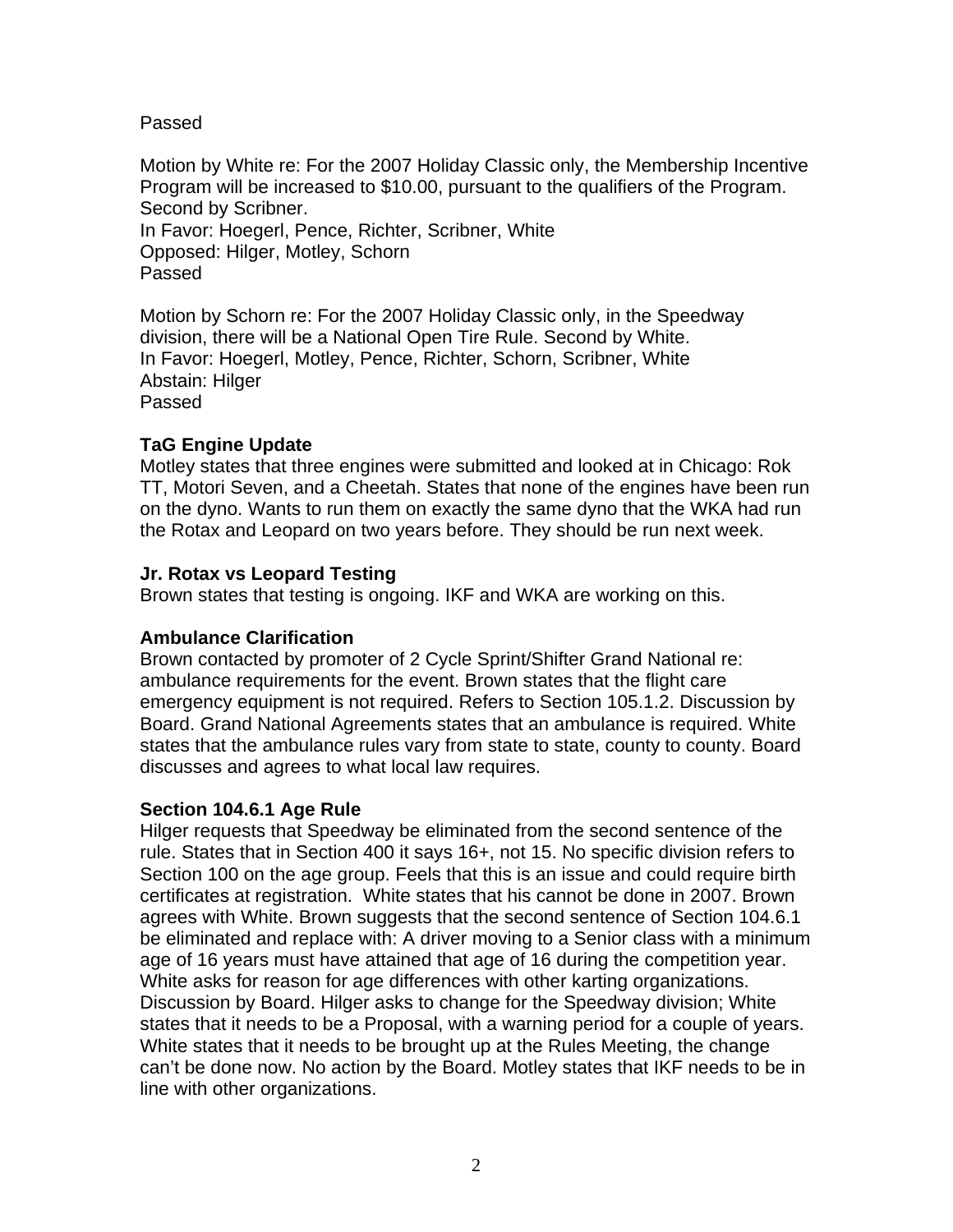# **Sprint Grand National Procedures**

Schorn asks if a ringer comes to a Sprint event, doesn't qualify, doesn't run the heat race and starts in the back of the main with brand new fresh tires. He has a fresh set when everyone else is thrashing their tires in qualifying, running the heats, he makes the passes and ends up winning it because he is a great driver, knows the track better than anyone else and has a fresh set of tires. Asks if there is some way to make it equal for everyone – thrashed tires versus new tires in the main. White asks how you can make them run. White understands the problem but it is hard to legislate. Richter states that there was similar problem at Shifter Grand Nationals two years ago. Ran three classes on a short program. One class set it out until the main. Schorn asked Board for ideas. Brown states that nothing they come up with will be bulletproof. Pence suggests that all competitors have brand new tires for the main.

#### **Joint Regional Race**

Schorn asks for a concession to earn points in two regions at a joint race. Richter explains that this would be an event for Regions 6 and 11 on either Labor Day or Memorial Day in 2008 and awarding points to the drivers that compete - Region 6 drivers would get Region 6 regional points and Region 11 drivers would get Region 11 regional points. Pence refers to a rule that states that, at the same race, you cannot accrue points in two different regions. Schorn states that the region has to be declared prior to the event. Schorn asks for points in both regions. Schorn asks for thoughts from Board. Clarification on Schorn's request – asking for points in both regions. Discussion by Board. Matter was Tabled for discussion at the September Board Meeting.

# **Trade Show Booth**

Discussion by Board regarding an IKF booth at the PRI Trade Show in Orlando FL in December 2007. Brown suggests that IKF have a booth at the show. Hoegerl states that he has already committed IKF to an ad for a booth at Kart Expo for 2008. Scribner states that he can help staff the booth at Kart Expo with no cost to IKF. Brown states that he can only attend one show. Motley asks which show benefits the IKF the most. Discussion by Board. Board agrees that Brown, Motley and Schorn will represent IKF at the PRI Trade Show. Board discusses budget and expenses for the show. Hoegerl asks what does IKF hope to accomplish by attending the show; states that it should be to gain sponsorship for the IKF and advertisement for the IKF. Scribner states that they should make advertisement the focal point and goal of the show.

# **Governor & Regional Coordinator Handbook**

Discussion on the handbook Tabled to July Phone Board Meeting.

# **Expert/GN Decals**

Richter gives the Board an update on the Expert/GN decals. Should have answer for Board by June  $18<sup>th</sup>$ .